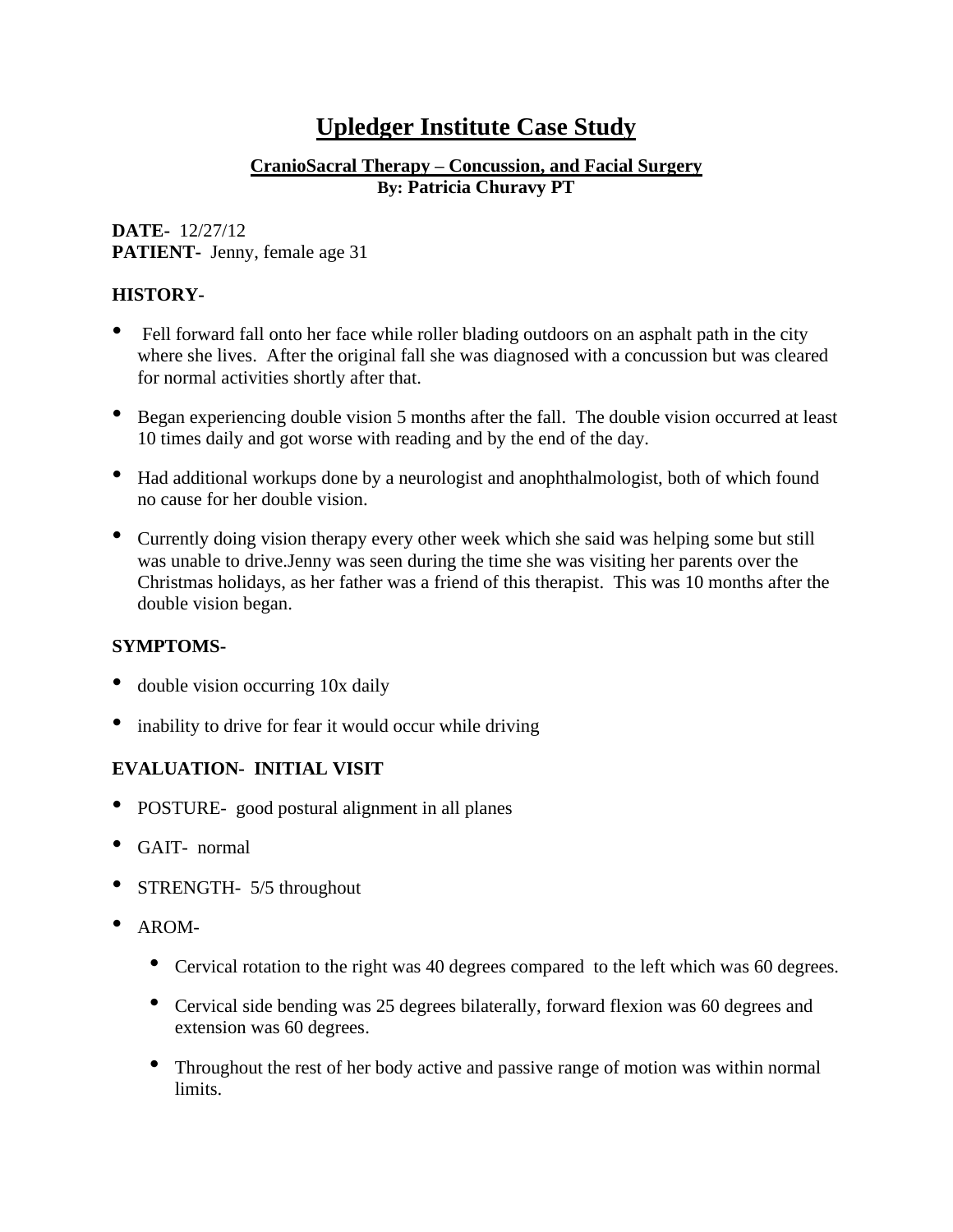- WHOLE BODY CST EVALUATION-
	- Limited amplitude and range of CSR at the left ankle and left pelvis
	- Left torsion and left sidebending lesions of sphenoid
	- Vertical membrane restriction at the frontal bone
	- Restriction at C5.

## **TREATMENT- INITIAL VISIT**

- 10-step protocol as she had not previously received CST and it appeared to therapist that her overall sympathetic tone was high.
- The C5, frontal and sphenoid restrictions were released.

# **RESULTS- INITIAL VISIT**

- Subjectively patient reported feeling sleepy.
- Objectively right cervical rotation increased to equal that of the left.

# **FURTHER EVALUATIONS AND TREATMENTS**

- Limited amplitude and range of CSR at left ankle and pelvis remained. The C5 and sphenoid releases held but a mild restriction at the frontal remained and was released.
- An extension lesion was found at the maxilla. This was partially released but flexion remained limited.
- Additional treatment included several still points, decompression of the maxilla and vomer, release of palatines, and cranial pumping.
- After second session the amplitude and range of the CSR at the ankles and pelvis was equal to the left.
- When discussing the restriction at the maxilla with Jenny before she left, she revealed that she had multiple orthodontic surgeries on her maxilla followed by braces as a child and adolescent.
- The third and fourth visits continued with decompression of the maxilla, vomer, sphenoid and zygomatic bones, occipital cranial base release, still points and cranial pumping.
- After <sup>a</sup> small SER occurred during treatment of the limitation in maxilla flexion on the fourth visit, the range of flexion approached that of extension.